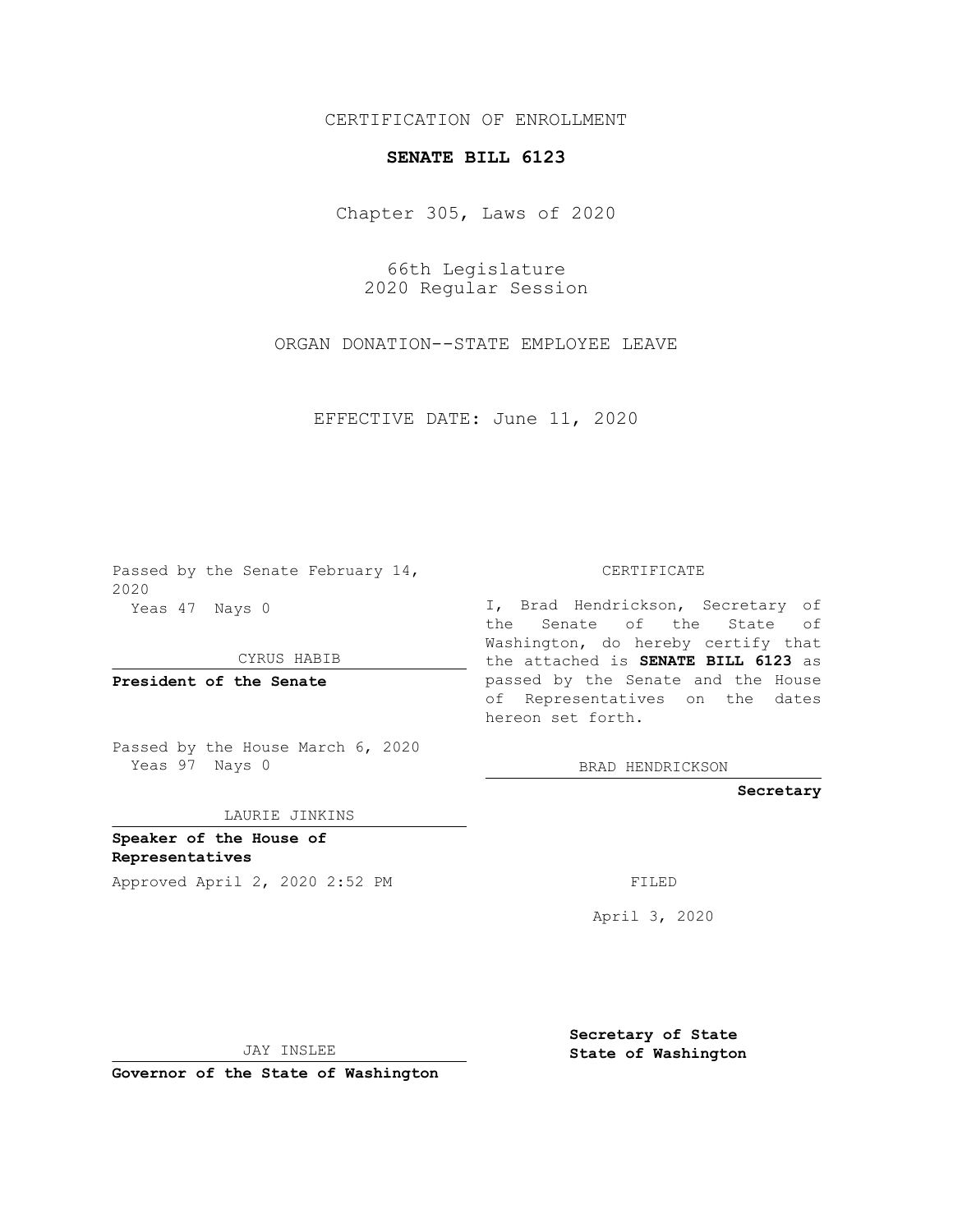## **SENATE BILL 6123**

Passed Legislature - 2020 Regular Session

**State of Washington 66th Legislature 2020 Regular Session**

**By** Senators Hunt, Kuderer, Nguyen, Stanford, Van De Wege, Wilson, C., and Sheldon

Prefiled 12/31/19. Read first time 01/13/20. Referred to Committee on State Government, Tribal Relations & Elections.

1 AN ACT Relating to state employee leave for organ donation; and 2 adding a new section to chapter 41.06 RCW.

3 BE IT ENACTED BY THE LEGISLATURE OF THE STATE OF WASHINGTON:

4 NEW SECTION. **Sec. 1.** A new section is added to chapter 41.06 5 RCW to read as follows:

 (1) All executive agencies shall allow employees to take paid leave, not to exceed thirty days in a two-year period, as needed to participate in life-giving procedures. Such leave shall not be charged against sick leave or annual leave, and use of leave without 10 pay is not required.

 (2) Agencies may take into account program implementation and staffing replacement requirements in the scheduling of such leave time. Employees may be required to provide reasonable advance notice of a desire to take paid leave time under this section.

 (3) When planning for and granting paid leave under this section, agencies shall take into account provisions of collective bargaining agreements that cover leave usage. Any additional leave time needed for life-giving procedures is subject to each agency's leave policies 19 and collective bargaining agreements.